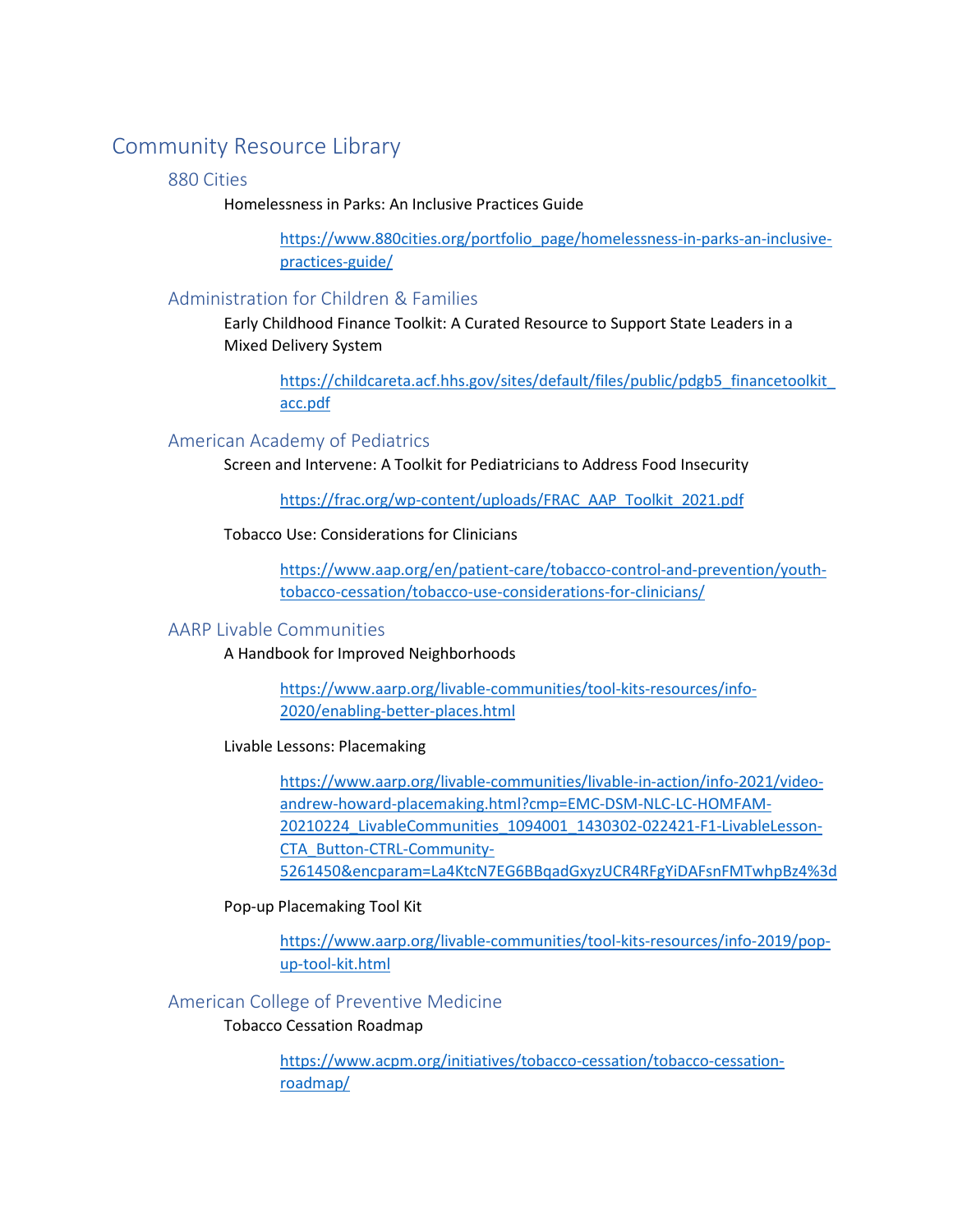### American Public Health Association

Racism is a Public Health Crisis

[https://apha.org/Topics-and-Issues/Health-Equity/Racism-and-health/Racism-](https://apha.org/Topics-and-Issues/Health-Equity/Racism-and-health/Racism-Declarations)**[Declarations](https://apha.org/Topics-and-Issues/Health-Equity/Racism-and-health/Racism-Declarations)** 

### American Trails

Shared-use Trail Hub

<https://www.americantrails.org/resources/shared-use-trail-hub>

Baby-friendly USA

NICU Toolkit

<https://www.babyfriendlyusa.org/for-facilities/nicu-toolkit/>

Brandeis University, Heller School for Social Policy and Management

Child Opportunity Index: Why Neighborhoods and the Policies that Shape Them Matter

<https://www.diversitydatakids.org/child-opportunity-index>

What is child opportunity?

[http://new.diversitydatakids.org/research-library/research-brief/what-child](http://new.diversitydatakids.org/research-library/research-brief/what-child-opportunity)[opportunity](http://new.diversitydatakids.org/research-library/research-brief/what-child-opportunity)

#### U.S. Breastfeeding Committee

Lactation Support Providers Descriptors Table

<http://www.usbreastfeeding.org/p/cm/ld/fid=910?e>

#### The Brookings Institution

Beyond 'food deserts': America needs a new approach to mapping food insecurity

[https://www.brookings.edu/research/beyond-food-deserts-america-needs-a](https://www.brookings.edu/research/beyond-food-deserts-america-needs-a-new-approach-to-mapping-food-insecurity/)[new-approach-to-mapping-food-insecurity/](https://www.brookings.edu/research/beyond-food-deserts-america-needs-a-new-approach-to-mapping-food-insecurity/)

### Build Healthy Places Network

Strong Voices: Black Leaders Who Are Making Neighbourhoods Healthier

[https://www.buildhealthyplaces.org/sharing-knowledge/blogs/video-blog](https://www.buildhealthyplaces.org/sharing-knowledge/blogs/video-blog-series/strong-voices-black-leaders-who-are-making-neighborhoods-healthier/)[series/strong-voices-black-leaders-who-are-making-neighborhoods-healthier/](https://www.buildhealthyplaces.org/sharing-knowledge/blogs/video-blog-series/strong-voices-black-leaders-who-are-making-neighborhoods-healthier/)

# Center for Science in the Public Interest

Fruit Fiction: Addressing Misleading Claims on Sugary "Fruit Drinks"

[https://cspinet.org/sites/default/files/attachment/Fruit%20Drink%20Factsheet\\_](https://cspinet.org/sites/default/files/attachment/Fruit%20Drink%20Factsheet_9.29.21_final.pdf) [9.29.21\\_final.pdf](https://cspinet.org/sites/default/files/attachment/Fruit%20Drink%20Factsheet_9.29.21_final.pdf)

Healthier Food Donation Guidelines for Retailers and Distributors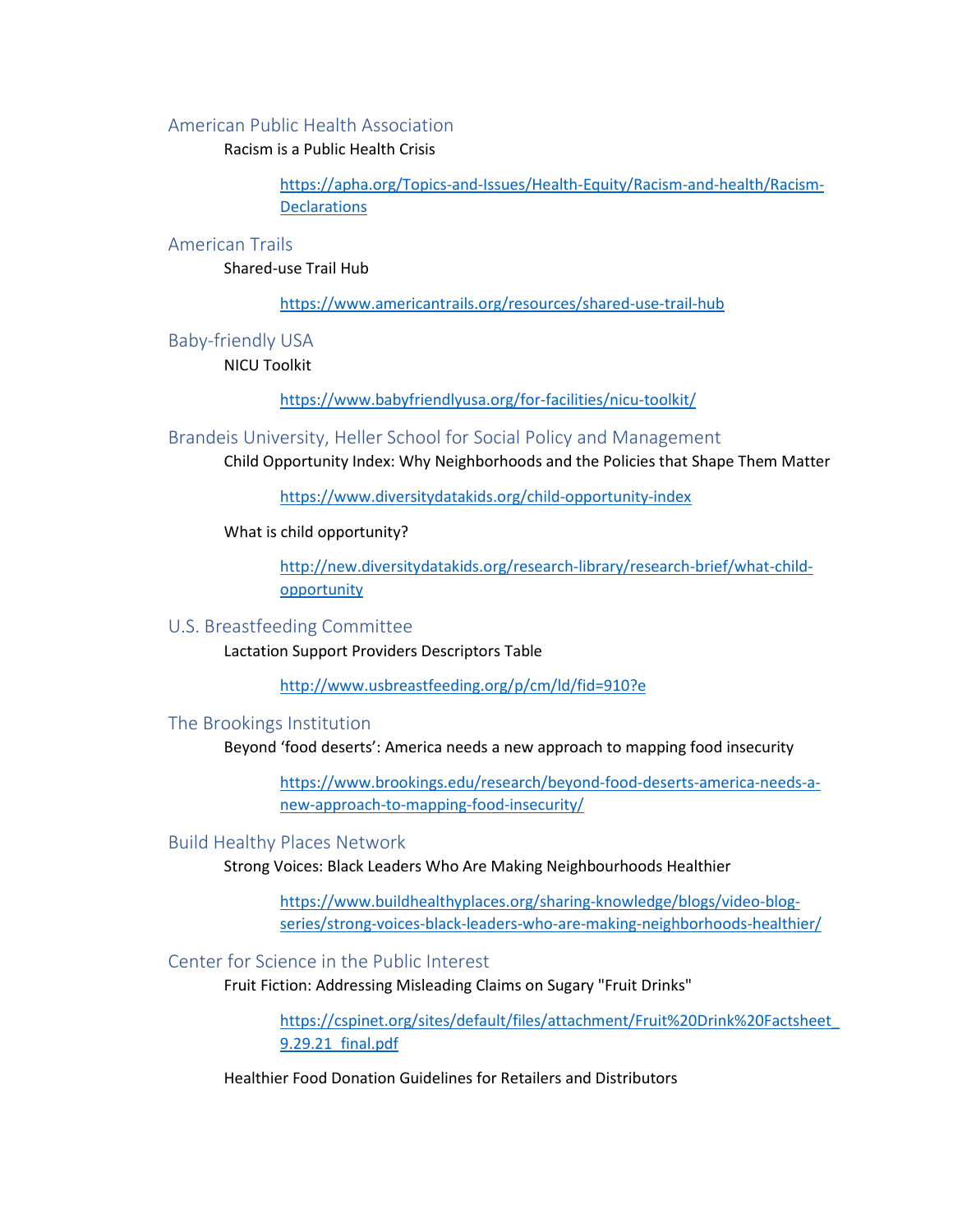#### <https://cspinet.org/resource/healthier-food-donation-guidelines>

Healthy Food Service Guidelines: An Impactful Strategy for Promoting Health in Institutions

> [https://cspinet.org/sites/default/files/attachment/FSG%20Evidence-](https://cspinet.org/sites/default/files/attachment/FSG%20Evidence-Based%20Fact%20Sheet%201-22-20%20FINAL.pdf)[Based%20Fact%20Sheet%201-22-20%20FINAL.pdf](https://cspinet.org/sites/default/files/attachment/FSG%20Evidence-Based%20Fact%20Sheet%201-22-20%20FINAL.pdf)

### Center for the Study of Early Child Care Employment

The American Rescue Plan: Recommendations for Addressing Early Educator Compensation and Supports

<https://cscce.berkeley.edu/arpa-reccomendations-ece-workforce/>

### Centers for Disease Control and Prevention

Community Health Assessment and Group Evaluation (CHANGE) Tool

[https://www.cdc.gov/nccdphp/dnpao/state-local-programs/change](https://www.cdc.gov/nccdphp/dnpao/state-local-programs/change-tool/index.html)[tool/index.html](https://www.cdc.gov/nccdphp/dnpao/state-local-programs/change-tool/index.html)

### COVID-19 Children's Eagle Book Colouring Storybook

[https://www.cdc.gov/coronavirus/2019-ncov/community/tribal/covid19-eagle](https://www.cdc.gov/coronavirus/2019-ncov/community/tribal/covid19-eagle-story/index.html)[story/index.html](https://www.cdc.gov/coronavirus/2019-ncov/community/tribal/covid19-eagle-story/index.html)

#### mPINC Ten Steps Assessment Tool

<https://www.cdc.gov/breastfeeding/data/ten-steps-assessment-tool/index.html>

#### Physical Activity Breaks for the Workplace Resource Guide

[https://www.cdc.gov/workplacehealthpromotion/initiatives/resource](https://www.cdc.gov/workplacehealthpromotion/initiatives/resource-center/pdf/Workplace-Physical-Activity-Break-Guide-508.pdf)[center/pdf/Workplace-Physical-Activity-Break-Guide-508.pdf](https://www.cdc.gov/workplacehealthpromotion/initiatives/resource-center/pdf/Workplace-Physical-Activity-Break-Guide-508.pdf)

#### Physician Education and Training to Support Breastfeeding

[https://www.cdc.gov/breastfeeding/resources/physician-education-and](https://www.cdc.gov/breastfeeding/resources/physician-education-and-training.html)[training.html](https://www.cdc.gov/breastfeeding/resources/physician-education-and-training.html)

Smoking & Tobacco Use: Best Practices User Guide: Youth Engagement

[https://www.cdc.gov/tobacco/stateandcommunity/best-practices-youth](https://www.cdc.gov/tobacco/stateandcommunity/best-practices-youth-engagement/index.html)[engagement/index.html](https://www.cdc.gov/tobacco/stateandcommunity/best-practices-youth-engagement/index.html)

Smoking & Tobacco Use: Million Hearts Tobacco Cessation Change Package Tutorial Video

[https://www.cdc.gov/tobacco/campaign/tips/videos/320647-tobacco-cess](https://www.cdc.gov/tobacco/campaign/tips/videos/320647-tobacco-cess-change-package-low-res.mp4)[change-package-low-res.mp4](https://www.cdc.gov/tobacco/campaign/tips/videos/320647-tobacco-cess-change-package-low-res.mp4)

Smoking & Tobacco Use: Care Settings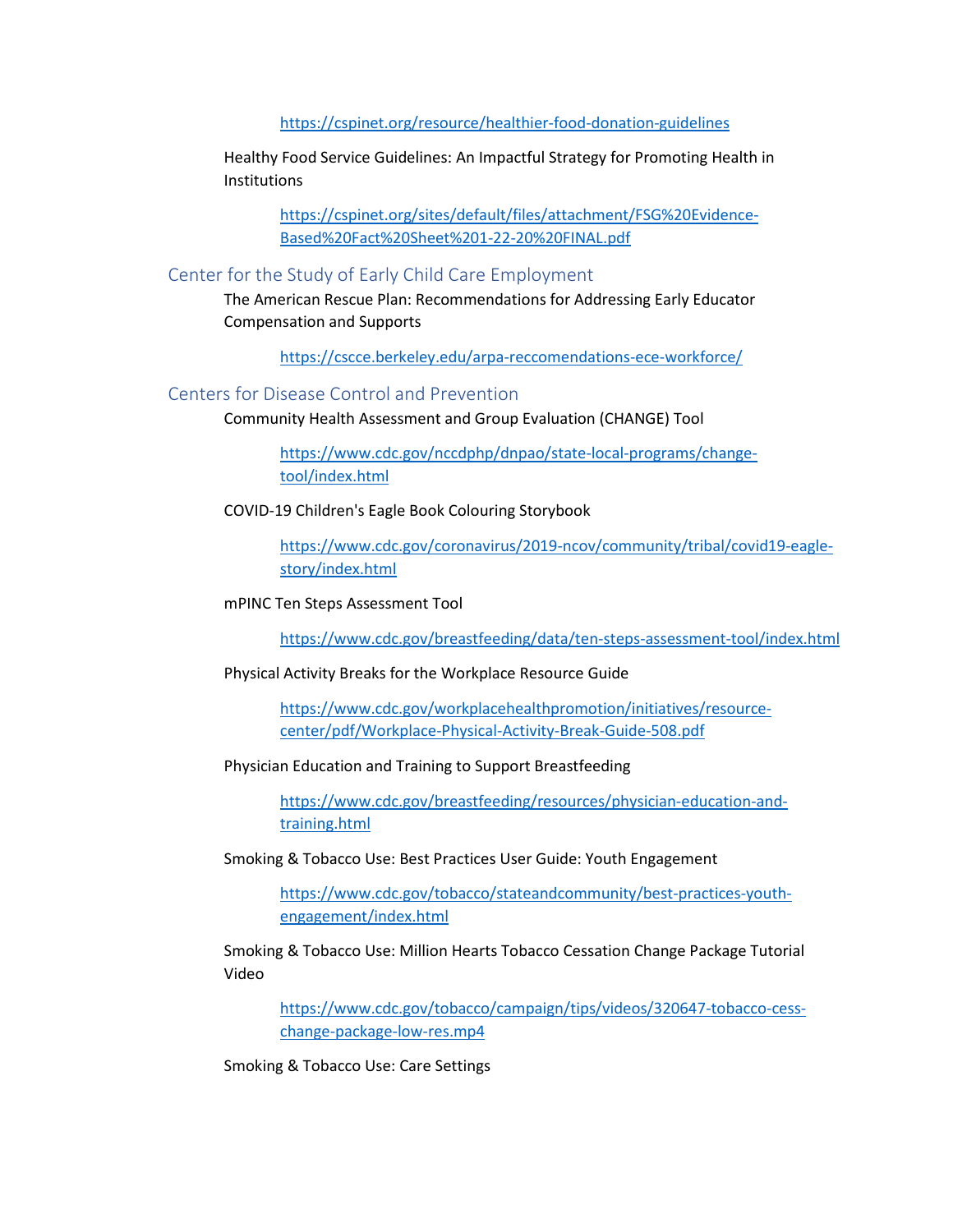[https://www.cdc.gov/tobacco/basic\\_information/for-health-care](https://www.cdc.gov/tobacco/basic_information/for-health-care-providers/care-settings/index.html)[providers/care-settings/index.html](https://www.cdc.gov/tobacco/basic_information/for-health-care-providers/care-settings/index.html)

#### Ventilation in Schools and Childcare Programs

[https://www.cdc.gov/coronavirus/2019-ncov/community/schools](https://www.cdc.gov/coronavirus/2019-ncov/community/schools-childcare/ventilation.html)[childcare/ventilation.html](https://www.cdc.gov/coronavirus/2019-ncov/community/schools-childcare/ventilation.html)

### Centers for Medicare & Medicaid Services

### COVID-19 Vaccine Resources

[https://www.cms.gov/About-CMS/Agency-Information/OMH/resource](https://www.cms.gov/About-CMS/Agency-Information/OMH/resource-center/COVID-19-Vaccine-Resources)[center/COVID-19-Vaccine-Resources](https://www.cms.gov/About-CMS/Agency-Information/OMH/resource-center/COVID-19-Vaccine-Resources)

#### Change Lab Solutions

Legal & Policy Strategies for Health Care & Food System Partners

[https://www.changelabsolutions.org/product/legal-policy-strategies-health](https://www.changelabsolutions.org/product/legal-policy-strategies-health-care-food-system-partners)[care-food-system-partners](https://www.changelabsolutions.org/product/legal-policy-strategies-health-care-food-system-partners)

### Child Care and Early Education Research and Policy Analysis (CCEEPRA)

Supporting Families' Access to Child Care and Early Education: A Descriptive Profile of States' Consumer Education Websites

[https://www.acf.hhs.gov/sites/default/files/documents/opre/cceepra](https://www.acf.hhs.gov/sites/default/files/documents/opre/cceepra-consumer-education-report.pdf)[consumer-education-report.pdf](https://www.acf.hhs.gov/sites/default/files/documents/opre/cceepra-consumer-education-report.pdf)

### Child Care Aware of America

### 2021 State Fact Sheets

[https://www.childcareaware.org/wp-content/uploads/2021/05/2021-State-](https://www.childcareaware.org/wp-content/uploads/2021/05/2021-State-Fact-Sheets.pdf)[Fact-Sheets.pdf](https://www.childcareaware.org/wp-content/uploads/2021/05/2021-State-Fact-Sheets.pdf)

# Child Trends

Early Childhood Health Equity Landscape Project

[https://www.childtrends.org/publications/early-childhood-health-equity](https://www.childtrends.org/publications/early-childhood-health-equity-landscape-project)[landscape-project](https://www.childtrends.org/publications/early-childhood-health-equity-landscape-project)

## Children & Nature Network

Improving diversity and representation in the outdoors, one photo at a time

[https://www.childrenandnature.org/resources/improving-diversity-and](https://www.childrenandnature.org/resources/improving-diversity-and-representation-in-the-outdoors-one-photo-at-a-time/)[representation-in-the-outdoors-one-photo-at-a-time/](https://www.childrenandnature.org/resources/improving-diversity-and-representation-in-the-outdoors-one-photo-at-a-time/)

#### Citizens' Institute on Rural Design

Models and Practices for Meaningful Community Engagement Resource Guide

<https://drive.google.com/file/d/1r1a8yaBC-wDGvcPt-4pMHVHYjhxKLKWt/view>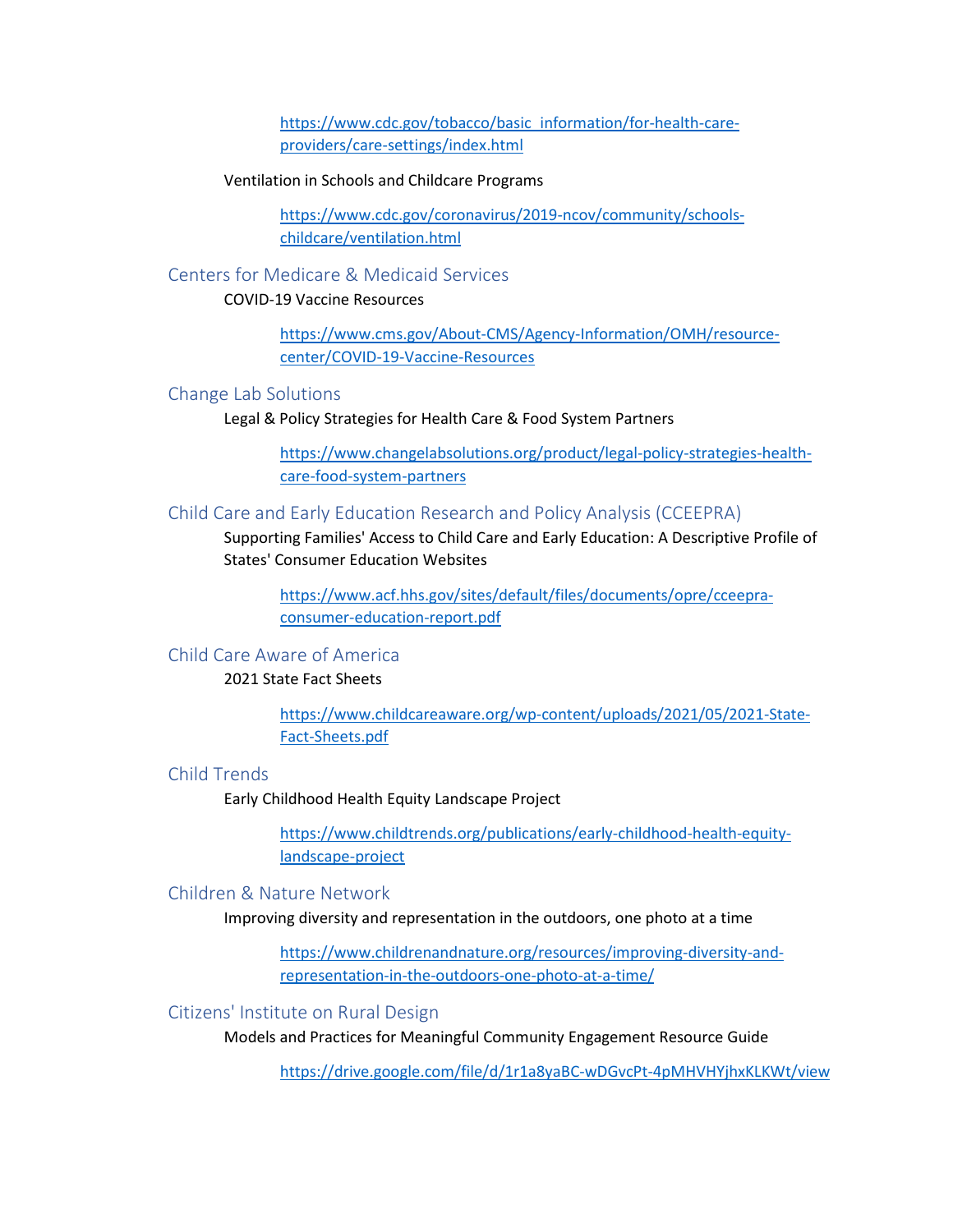### **CityHealth**

CityHealth's 2021 Annual City Assessment

<https://www.cityhealth.org/2021-annual-city-assessment/>

#### Colorado Breastfeeding Coalition

Guidelines for the Breastfeeding Friendly Food Pantry

[http://www.mobreastfeeding.org/wp-content/uploads/2019/11/Breastfeeding-](http://www.mobreastfeeding.org/wp-content/uploads/2019/11/Breastfeeding-Friendly-Food-Pantry-Guidelines.pdf)[Friendly-Food-Pantry-Guidelines.pdf](http://www.mobreastfeeding.org/wp-content/uploads/2019/11/Breastfeeding-Friendly-Food-Pantry-Guidelines.pdf)

#### County Health Rankings & Roadmaps

Explore Health Rankings

<https://www.countyhealthrankings.org/explore-health-rankings>

#### U.S. Department of Agriculture

Child and Adult Care Food Program (CACFP) Meal Pattern Training Slides

<https://www.fns.usda.gov/tn/meal-pattern-training-slides-cacfp>

Child and Adult Care Food Program (CACFP) Meal Pattern Training Worksheets

<https://www.fns.usda.gov/tn/meal-pattern-training-worksheets-cacfp>

Farm to School Census

<https://farmtoschoolcensus.fns.usda.gov/>

Rural Development – Joint Resource Guide: To strengthen and expand child care facilities in rural communities

> [https://www.rd.usda.gov/sites/default/files/rd\\_hhs](https://www.rd.usda.gov/sites/default/files/rd_hhs-acf_jointchildcareresourceguide.pdf)[acf\\_jointchildcareresourceguide.pdf](https://www.rd.usda.gov/sites/default/files/rd_hhs-acf_jointchildcareresourceguide.pdf)

Shop Simple with MyPlate

<https://www.myplate.gov/app/shopsimple>

SNAP-Ed Recipes

<https://snaped.fns.usda.gov/nutrition-education/snap-ed-recipes>

Thrifty Food Plan 2021

<https://www.fns.usda.gov/cnpp/usda-food-plans-cost-food-reports>

WIC Breastfeeding Support: Social Media

<https://wicbreastfeeding.fns.usda.gov/social-media>

U.S. Department of Health & Human Services

Dietary Guidelines for Americans Toolkit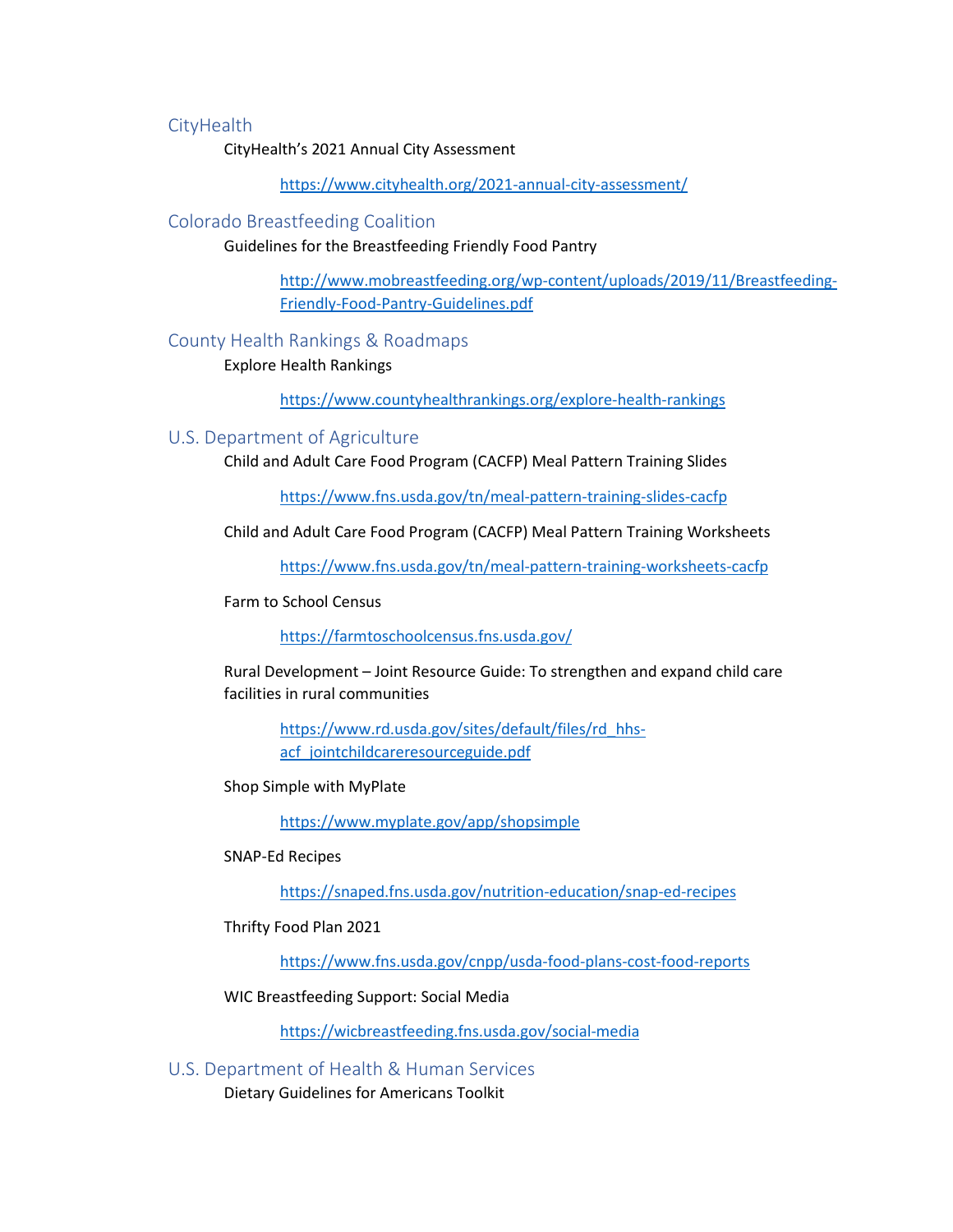[https://health.gov/news/202108/updated-dietary-guidelines-americans-toolkit](https://health.gov/news/202108/updated-dietary-guidelines-americans-toolkit-now-available)[now-available](https://health.gov/news/202108/updated-dietary-guidelines-americans-toolkit-now-available)

Resource Guide for Developing Integrated Strategies to Support the Social and Emotional Wellness of Children

> [https://childcareta.acf.hhs.gov/sites/default/files/public/resource\\_guide\\_to\\_su](https://childcareta.acf.hhs.gov/sites/default/files/public/resource_guide_to_support_social_and_emotional_wellness.pdf) [pport\\_social\\_and\\_emotional\\_wellness.pdf](https://childcareta.acf.hhs.gov/sites/default/files/public/resource_guide_to_support_social_and_emotional_wellness.pdf)

Tribal Early Childhood Development

<https://www.acf.hhs.gov/ecd/tribal-early-childhood-development>

#### U.S. Department of Transportation

2020 Recreational Trails Program Annual Report

[https://www.fhwa.dot.gov/environment/recreational\\_trails/overview/report/2](https://www.fhwa.dot.gov/environment/recreational_trails/overview/report/2020/) [020/](https://www.fhwa.dot.gov/environment/recreational_trails/overview/report/2020/)

State-by-state Fact Sheets Highlighting Benefits of the Bipartisan Infrastructure Law

[https://www.transportation.gov/briefing-room/usdot-releases-state-state-fact](https://www.transportation.gov/briefing-room/usdot-releases-state-state-fact-sheets-highlighting-benefits-bipartisan)[sheets-highlighting-benefits-bipartisan](https://www.transportation.gov/briefing-room/usdot-releases-state-state-fact-sheets-highlighting-benefits-bipartisan)

Livability Fact Sheets

[https://www.fhwa.dot.gov/livability/fact\\_sheets/](https://www.fhwa.dot.gov/livability/fact_sheets/)

Primer on Safe System Approach for Pedestrians and Bicyclists

[https://safety.fhwa.dot.gov/ped\\_bike/tools\\_solve/docs/fhwasa21065.pdf](https://safety.fhwa.dot.gov/ped_bike/tools_solve/docs/fhwasa21065.pdf)

Video Case Studies on Virtual Public Involvement

[https://www.fhwa.dot.gov/planning/public\\_involvement/vpi/case\\_studies/](https://www.fhwa.dot.gov/planning/public_involvement/vpi/case_studies/)

### de Beaumont

Healing Through Policy: Sample Policies and Practices to Address Systemic Health and Racial Inequities

<https://debeaumont.org/healing-through-policy/>

### Eat Right Academy of Nutrition and Dietetics

National Nutrition Month Campaign Toolkit

<https://www.eatright.org/food/resources/national-nutrition-month/toolkit>

#### Every Child Thrives

Growing the Farm to Early Care and Education Movement

[https://everychildthrives.com/growing-the-farm-to-early-care-and-education](https://everychildthrives.com/growing-the-farm-to-early-care-and-education-movement/)[movement/](https://everychildthrives.com/growing-the-farm-to-early-care-and-education-movement/)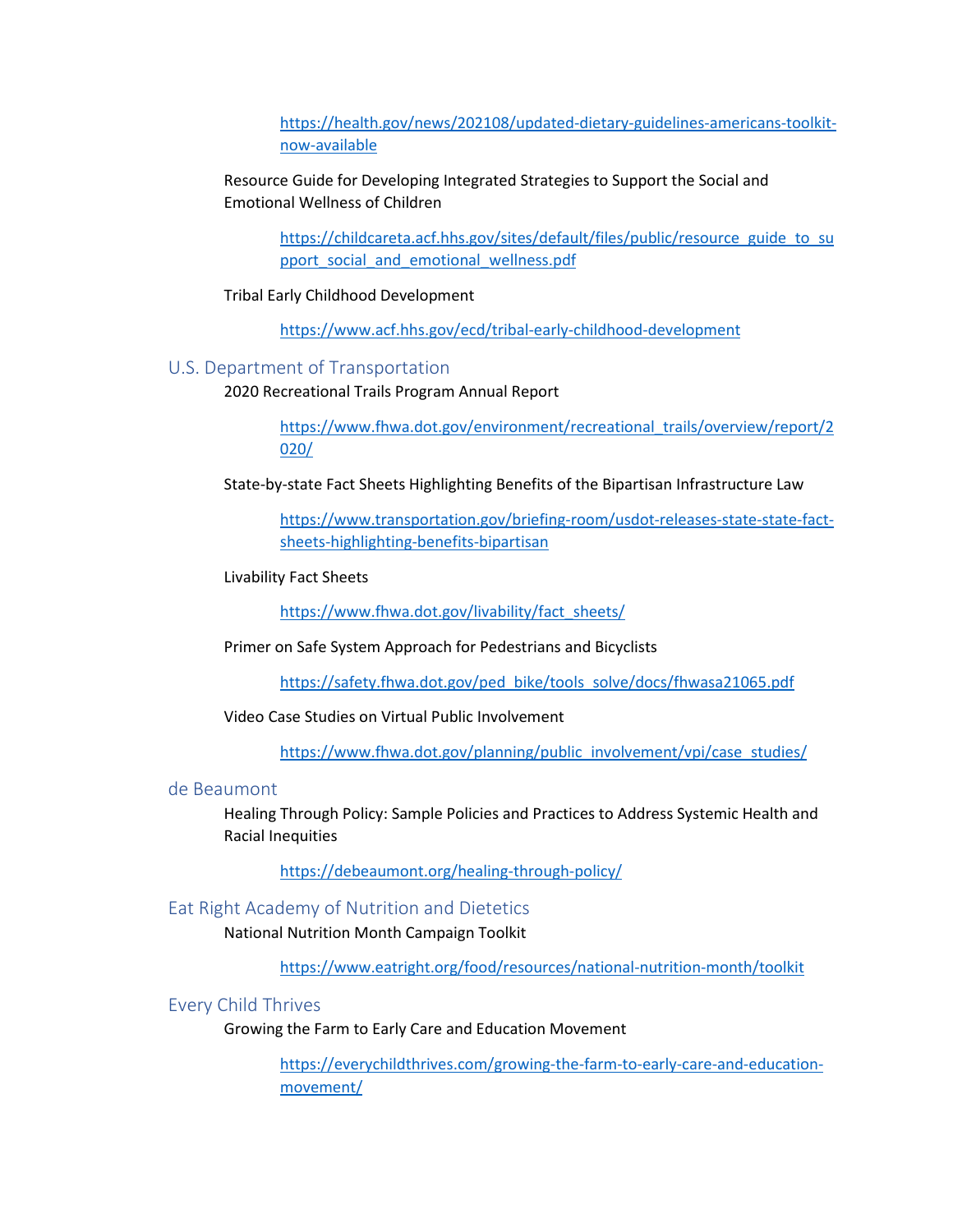### Feeding America

Key Drivers to Improve Food Security and Health Outcomes: An Evidence Review of Food Bank – Health Care Partnerships and Related Interventions

[https://hungerandhealth.feedingamerica.org/resource/food-bank-health-care](https://hungerandhealth.feedingamerica.org/resource/food-bank-health-care-partnerships-evidence-review/)[partnerships-evidence-review/](https://hungerandhealth.feedingamerica.org/resource/food-bank-health-care-partnerships-evidence-review/)

#### Nutrition in Food Banking Toolkit

[https://hungerandhealth.feedingamerica.org/resource/nutrition-in-food](https://hungerandhealth.feedingamerica.org/resource/nutrition-in-food-banking-toolkit/)[banking-toolkit/](https://hungerandhealth.feedingamerica.org/resource/nutrition-in-food-banking-toolkit/)

### Food Foundation

Food Cities 2022 – Learning Platform

<https://foodfoundation.org.uk/initiatives/food-cities-2022-learning-platform>

#### Food Policy Networks

Food policy council recipients of federal grant funding in 2020

<http://www.foodpolicynetworks.org/food-policy-resources/?resource=1359>

### Food Research & Action Center

CACFP During COVID-19: A Key Support for Families Despite Losses Due to the Pandemic

<https://frac.org/wp-content/uploads/CACFP-Program-Brief-March-2021.pdf>

Communications Toolkit: Maximizing the CACFP Area Eligibility Waiver for Family Child Care Homes

[https://frac.org/research/resource-library/communications-toolkit-maximizing](https://frac.org/research/resource-library/communications-toolkit-maximizing-cacfp-2021)[cacfp-2021](https://frac.org/research/resource-library/communications-toolkit-maximizing-cacfp-2021)

Reimagining Hunger Responses in Times of Crisis: Insights from Case Examples and a Survey of Native Communities' Food Access During COVID-19

[https://frac.org/wp-content/uploads/Reimagining-Hunger-Responses-in-Times](https://frac.org/wp-content/uploads/Reimagining-Hunger-Responses-in-Times-of-Crisis.pdf)[of-Crisis.pdf](https://frac.org/wp-content/uploads/Reimagining-Hunger-Responses-in-Times-of-Crisis.pdf)

#### Frontiers in Nutrition

The Food Bank and Food Pantries Help Food Insecure Participants Maintain Fruit and Vegetable Intake During COVID-19

<https://www.frontiersin.org/articles/10.3389/fnut.2021.673158/full>

Growing Minds: Farm to School

Farm to Preschool Toolkit

<https://growing-minds.org/farm-preschool-toolkit/>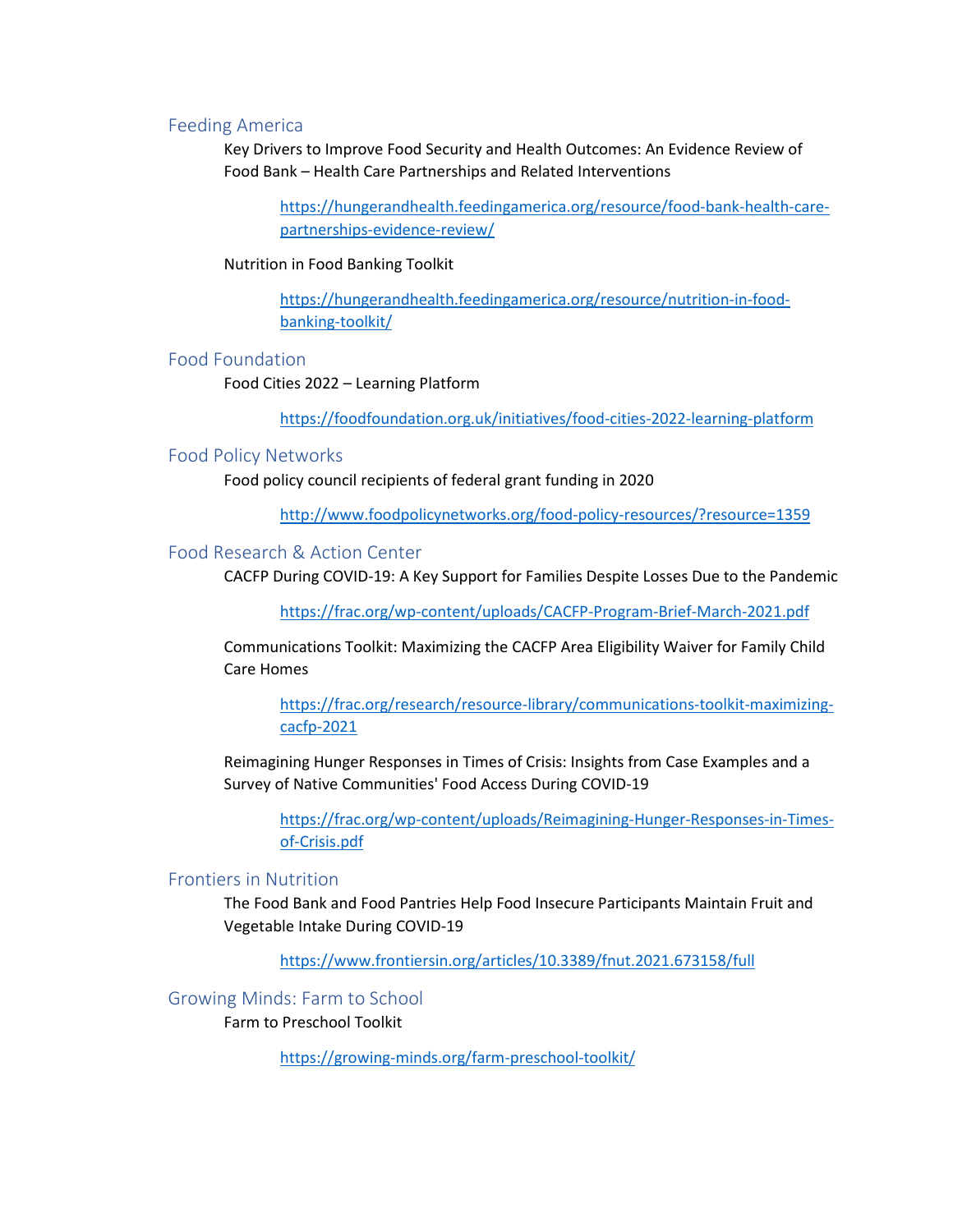# Health Affairs

Public Transportation In The US: A Driver Of Health And Equity

<https://www.healthaffairs.org/do/10.1377/hpb20210630.810356/full/>

#### Healthy Places by Design

Socially Connected Communities: Solutions for Social Isolation

[https://healthyplacesbydesign.org/wp-content/uploads/2021/03/Socially-](https://healthyplacesbydesign.org/wp-content/uploads/2021/03/Socially-Connected-Communities_Solutions-for-Social-Isolation.pdf)[Connected-Communities\\_Solutions-for-Social-Isolation.pdf](https://healthyplacesbydesign.org/wp-content/uploads/2021/03/Socially-Connected-Communities_Solutions-for-Social-Isolation.pdf)

Illinois Maternal, Infant and Early Childhood Home Visiting (MIECHV) Program Maternal, Infant, and Early Childhood Home Visiting Breastfeeding Guidance

> [http://www.igrowillinois.org/wp-content/uploads/2020/12/Breastfeeding-](http://www.igrowillinois.org/wp-content/uploads/2020/12/Breastfeeding-Guidance-2020.pdf)[Guidance-2020.pdf](http://www.igrowillinois.org/wp-content/uploads/2020/12/Breastfeeding-Guidance-2020.pdf)

#### Institute of Child Nutrition

iLearn . . . Anytime, Anywhere

<https://theicn.docebosaas.com/learn>

#### The Lancet

Physical Activity 2021

<https://www.thelancet.com/series/physical-activity-2021>

### League of American Bicyclists

Reconnecting to The New Majority

[https://bikeleague.org/sites/default/files/LAB-Reconnecting-New-Majority-](https://bikeleague.org/sites/default/files/LAB-Reconnecting-New-Majority-Report-final.pdf)[Report-final.pdf](https://bikeleague.org/sites/default/files/LAB-Reconnecting-New-Majority-Report-final.pdf)

Mary Ann Liebert, Inc.: Breastfeeding Medicine and Black History Month

Studies on the African American Experience and Breastfeeding

<https://www.liebertpub.com/doi/10.1089/bfm.2021.29174.aie>

#### Michigan State University's Center for Regional Food Systems

Participatory state and regional food system plans and charters in the U.S.: A summary of trends and national directory

[https://www.canr.msu.edu/foodsystems/uploads/files/National-Food-System-](https://www.canr.msu.edu/foodsystems/uploads/files/National-Food-System-Plans-and-Charters-Report-Sept-2021.pdf)[Plans-and-Charters-Report-Sept-2021.pdf](https://www.canr.msu.edu/foodsystems/uploads/files/National-Food-System-Plans-and-Charters-Report-Sept-2021.pdf)

Molecular Diversity Preservation International (MDPI)

Elementary Schools' Response to Student Wellness Needs during the COVID-19 Shutdown: A Qualitative Exploration Using the R = MC2 Readiness Heuristic

<https://www.mdpi.com/1660-4601/19/1/279>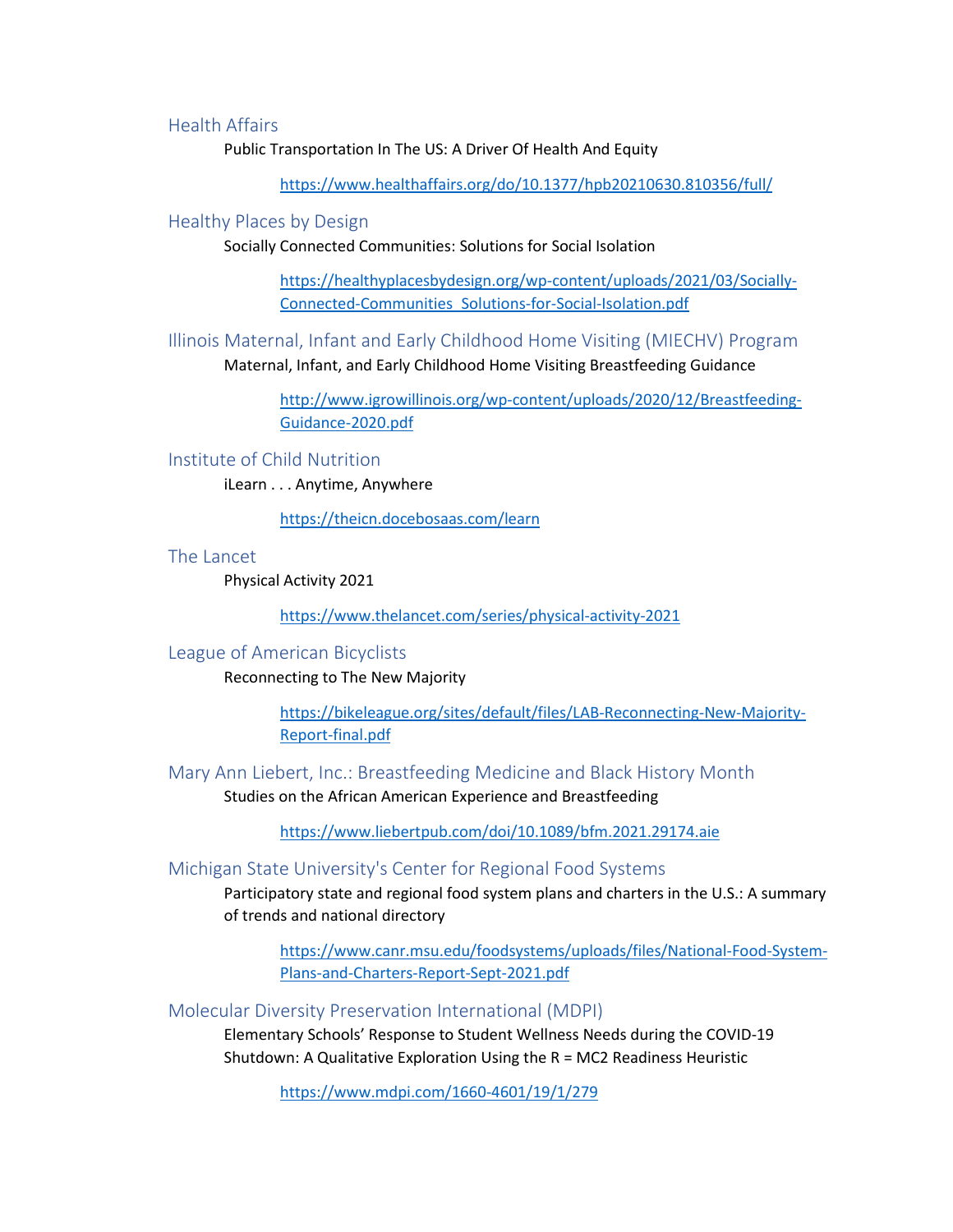Feeding Children and Maintaining Food Service Operations during COVID-19: A Mixed Methods Investigation of Implementation and Financial Challenges

<https://www.mdpi.com/2072-6643/13/8/2691/htm>

Living through the COVID-19 Pandemic: Impact and Lessons on Dietary Behavior and Physical Well-Being

<https://www.mdpi.com/1660-4601/19/2/642>

National Academies of Sciences, Engineering, and Medicine

Posted Speed Limit Setting Procedure and Tool: User Guide

[https://www.nap.edu/catalog/26216/posted-speed-limit-setting-procedure](https://www.nap.edu/catalog/26216/posted-speed-limit-setting-procedure-and-tool-user-guide)[and-tool-user-guide](https://www.nap.edu/catalog/26216/posted-speed-limit-setting-procedure-and-tool-user-guide)

Tools for Supporting Emotional Wellbeing in Children and Youth

[https://www.nap.edu/resource/other/dbasse/wellbeing](https://www.nap.edu/resource/other/dbasse/wellbeing-tools/interactive/?ct=t(wellbeing-tools-announcement))[tools/interactive/?ct=t\(wellbeing-tools-announcement\)](https://www.nap.edu/resource/other/dbasse/wellbeing-tools/interactive/?ct=t(wellbeing-tools-announcement))

### National Aging and Disability Transportation Center

Diversity and Equity Resources: A collection of articles, reports, webinars, and more

[https://www.nadtc.org/nadtc-transportation-diversity-initiative/diversity-and](https://www.nadtc.org/nadtc-transportation-diversity-initiative/diversity-and-equity-resources/)[equity-resources/](https://www.nadtc.org/nadtc-transportation-diversity-initiative/diversity-and-equity-resources/)

#### National Association of County & City Health Officials

Preventing the Spread of COVID-19 in Early Care and Education/Child Care Programs: a mitigation checklist for providers and caregivers

[https://www.naccho.org/uploads/downloadable-resources/COVID-19-Full-](https://www.naccho.org/uploads/downloadable-resources/COVID-19-Full-Checklist-October-2021.pdf)[Checklist-October-2021.pdf](https://www.naccho.org/uploads/downloadable-resources/COVID-19-Full-Checklist-October-2021.pdf)

National CACFP Sponsors Association

Learning Center

<https://www.cacfp.org/learning-center/>

#### National Collaborative on Childhood Obesity Research (NCCOR)

A Toolkit for Evaluating Childhood Healthy Weight Programs

<https://www.nccor.org/tools-evaluating-childhood-healthy-weight-programs/>

National Farm to School Network

State Farm to School Policy Handbook

[http://www.farmtoschool.org/Resources/State%20Farm%20to%20School%20P](http://www.farmtoschool.org/Resources/State%20Farm%20to%20School%20Policy%20Handbook.pdf) [olicy%20Handbook.pdf](http://www.farmtoschool.org/Resources/State%20Farm%20to%20School%20Policy%20Handbook.pdf)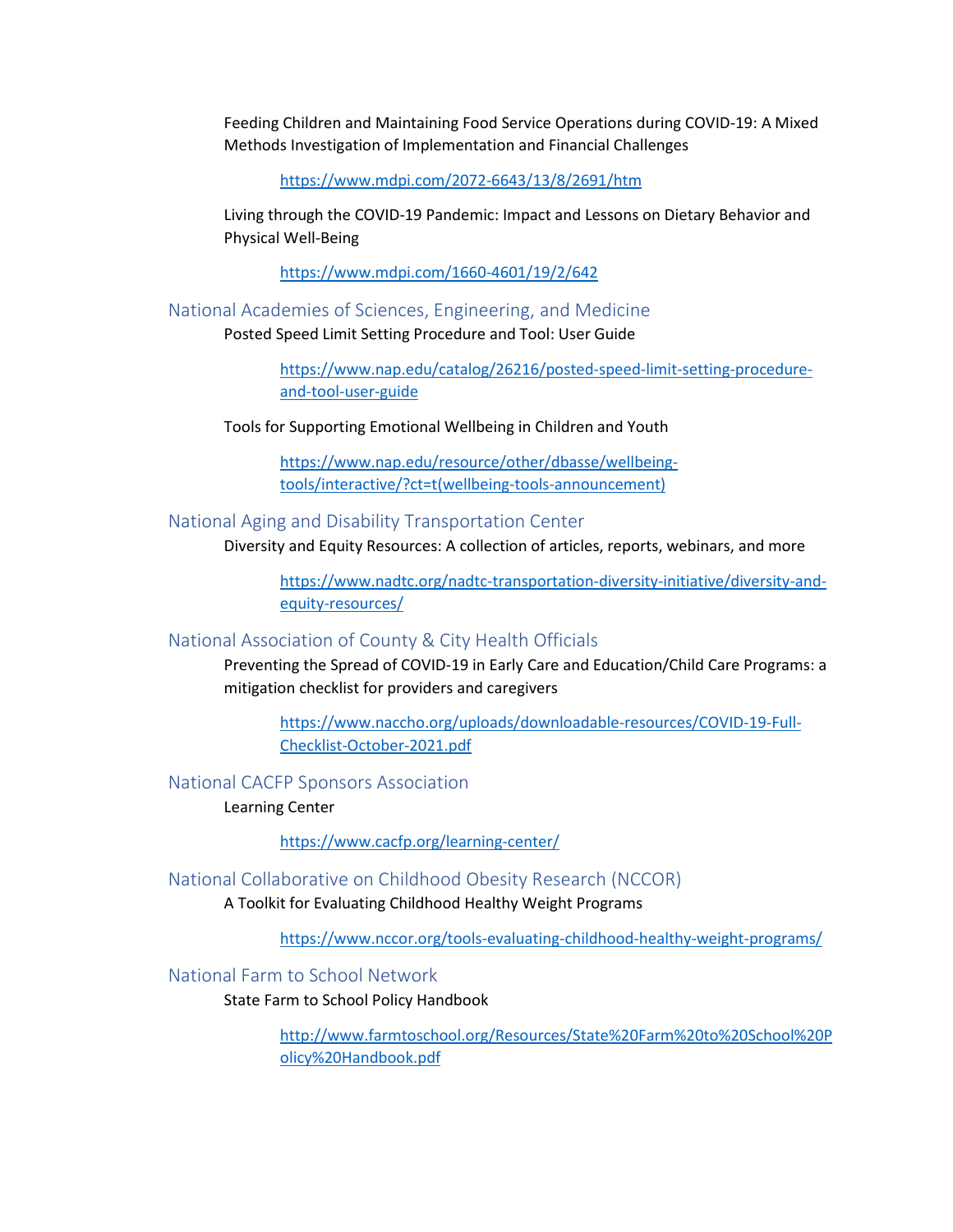#### National Library of Medicine

Current and Future Food Insufficiency During Covid-19: Examining Disparities by Race/Ethnicity and Recent Work Loss

<https://pubmed.ncbi.nlm.nih.gov/34331272/>

#### National Quality Forum

Food Insecurity and Health: Overcoming Food Insecurity Through Healthcare-based Interventions

[https://childrenshealthwatch.org/wp](https://childrenshealthwatch.org/wp-content/uploads/Food_Insecurity_Final_022620-NQF.pdf)[content/uploads/Food\\_Insecurity\\_Final\\_022620-NQF.pdf](https://childrenshealthwatch.org/wp-content/uploads/Food_Insecurity_Final_022620-NQF.pdf)

### Natural Resources Defense Council

### Bus Priority Toolkit

[https://www.nrdc.org/experts/zak-accuardi/new-toolkit-supports-bus-priority](https://www.nrdc.org/experts/zak-accuardi/new-toolkit-supports-bus-priority-implementation)[implementation](https://www.nrdc.org/experts/zak-accuardi/new-toolkit-supports-bus-priority-implementation)

### Ohio Department of Transportation

Active Transportation Plan Development Guide

[https://www.transportation.ohio.gov/wps/portal/gov/odot/programs/active+tr](https://www.transportation.ohio.gov/wps/portal/gov/odot/programs/active+transportation/resources/active-transportation-plan-guidance) [ansportation/resources/active-transportation-plan-guidance](https://www.transportation.ohio.gov/wps/portal/gov/odot/programs/active+transportation/resources/active-transportation-plan-guidance)

#### Oxford University Press

Food Security, Access, and Challenges in New Mexico during COVID-19

<https://academic.oup.com/cdn/article/6/1/nzab139/6505254>

### Patronicity

Winter Places 2.0: A design guide & report on winter placemaking

[https://patronicity.s3.amazonaws.com/static/bench/2021\\_Winter\\_Places\\_2.0\\_F](https://patronicity.s3.amazonaws.com/static/bench/2021_Winter_Places_2.0_Final-min.pdf) [inal-min.pdf](https://patronicity.s3.amazonaws.com/static/bench/2021_Winter_Places_2.0_Final-min.pdf)

### People for Bikes

Where Do We Go From Here? Breaking Down Barriers to Bicycling in the U.S.

[https://www.peopleforbikes.org/reports/where-do-we-go-from-here-breaking](https://www.peopleforbikes.org/reports/where-do-we-go-from-here-breaking-down-barriers-to)[down-barriers-to](https://www.peopleforbikes.org/reports/where-do-we-go-from-here-breaking-down-barriers-to)

### Prevention Institute

Changing the Landscape: People, Parks, and Power

[https://preventioninstitute.org/publications/changing-landscape-people-parks](https://preventioninstitute.org/publications/changing-landscape-people-parks-and-power)[and-power](https://preventioninstitute.org/publications/changing-landscape-people-parks-and-power)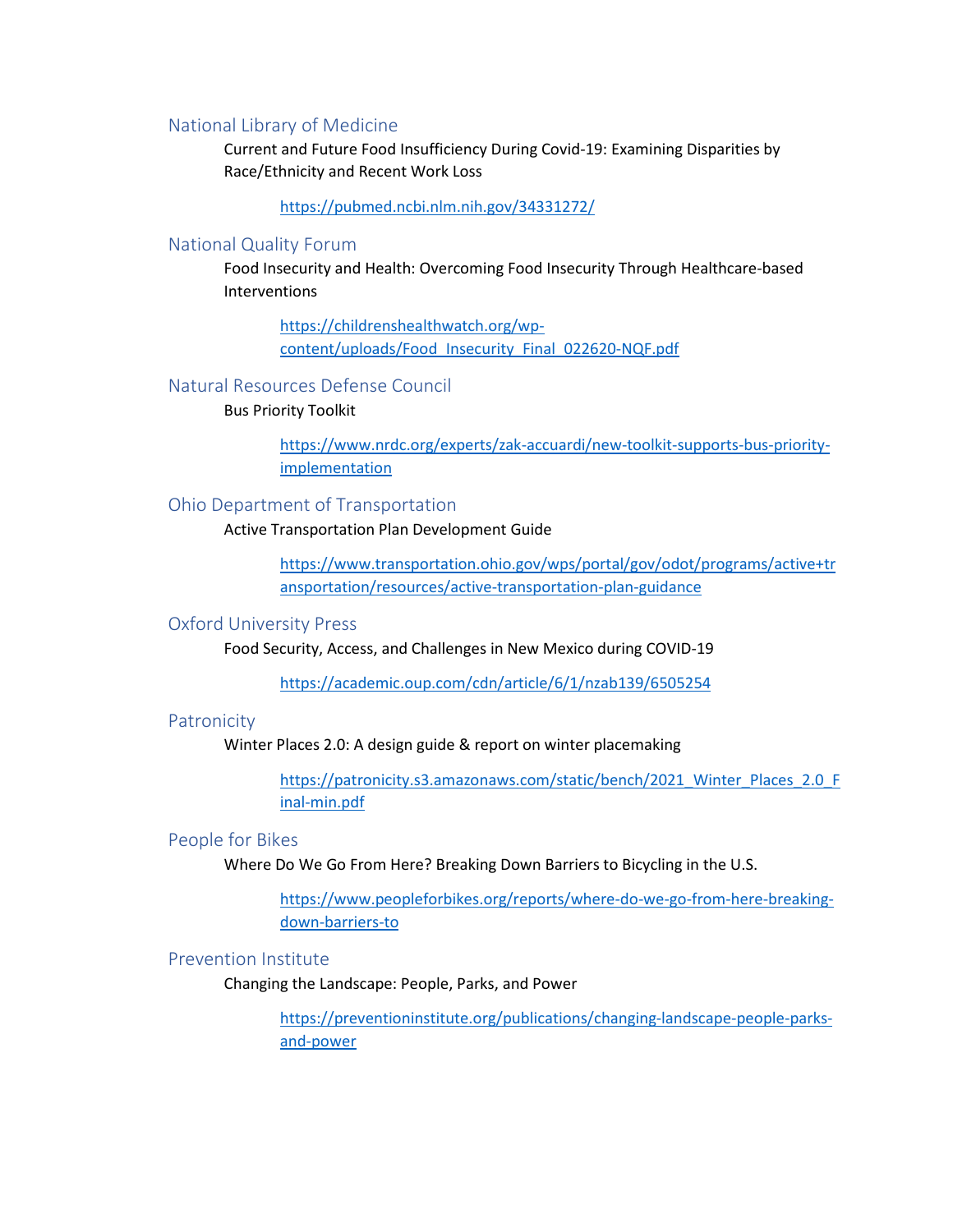### Reimagining the Civic Commons

Place Driving Equity: An evidence-based action guide on the role of public space for shared prosperity

<https://civiccommons.us/2021/10/place-driving-equity/>

#### Rooted

Celebrating Seasonality: Wisconsin-Grown Recipes for the Early Childhood Setting

<https://www.rootedwi.org/recipes/>

### Rural Health Information Hub

Rural Early Childhood Health Promotion Toolkit

<https://www.ruralhealthinfo.org/toolkits/child-health>

Rural Food Access Toolkit

<https://www.ruralhealthinfo.org/toolkits/food-access>

Rural Health Promotion and Disease Prevention Toolkit

<https://www.ruralhealthinfo.org/toolkits/health-promotion>

Rural Obesity Prevention Toolkit

<https://www.ruralhealthinfo.org/toolkits/obesity>

#### Rural Oral Health Toolkit

<https://www.ruralhealthinfo.org/toolkits/oral-health>

Rural Services Integration Toolkit

<https://www.ruralhealthinfo.org/toolkits/services-integration>

Rural Social Determinants of Health Toolkit

<https://www.ruralhealthinfo.org/toolkits/sdoh>

### Rural Telehealth Toolkit

<https://www.ruralhealthinfo.org/toolkits/telehealth>

### Rural Tobacco Control and Prevention Toolkit

<https://www.ruralhealthinfo.org/toolkits/tobacco>

Rural Transportation Toolkit

<https://www.ruralhealthinfo.org/toolkits/transportation>

#### Safe Routes Partnership

Back to School Messaging Guide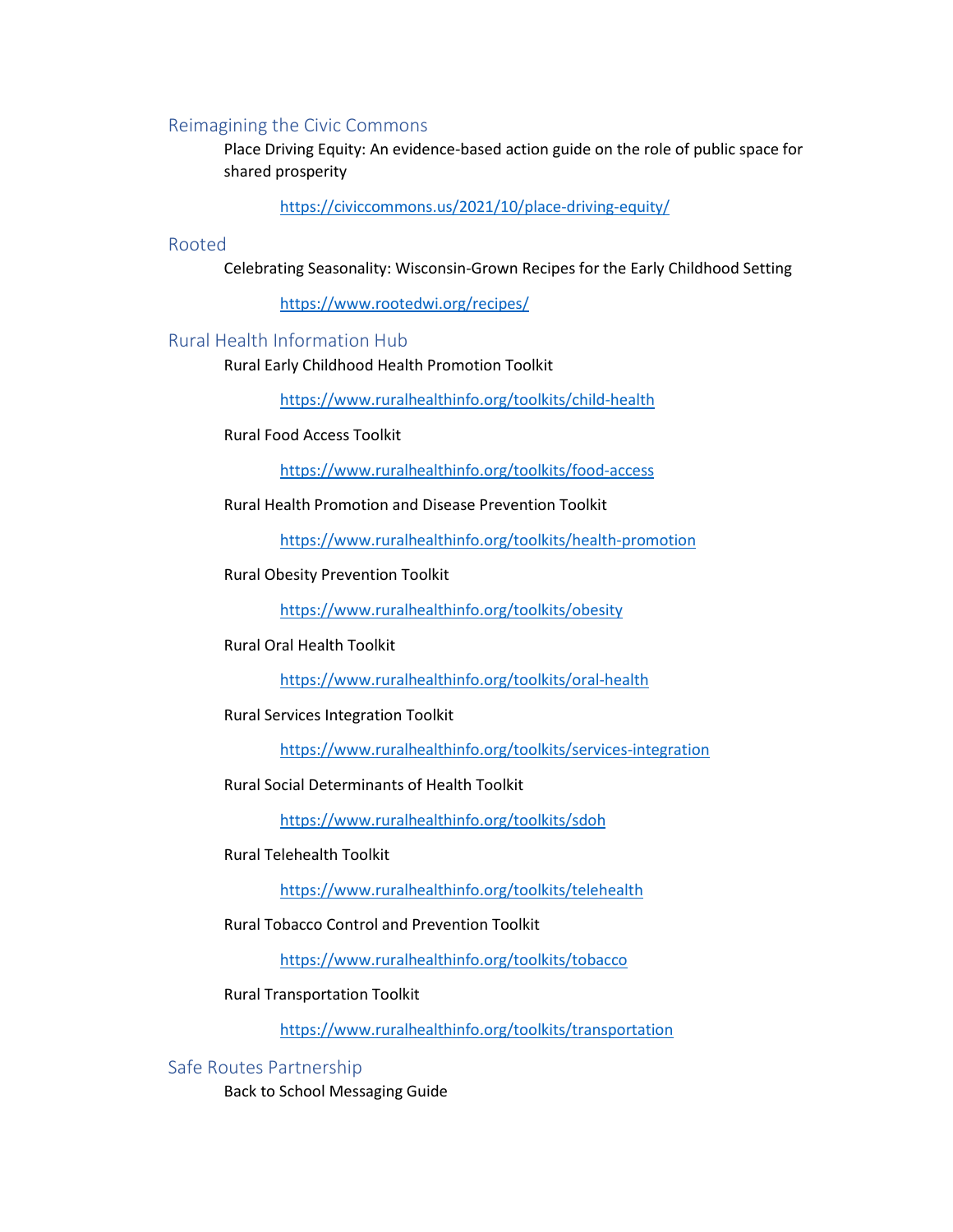[https://www.saferoutespartnership.org/sites/default/files/resource\\_files/back\\_](https://www.saferoutespartnership.org/sites/default/files/resource_files/back_to_school_messaging_guide.pdf) to school messaging guide.pdf

Connecting People to Parks: A Toolkit to Increase Safe and Equitable Access to Local Parks and Green Spaces

<https://saferoutespartnership.org/resources/toolkit/connecting-people-parks>

One Step Forward, Two Steps Back: COVID-19's Impact on Youth Physical Activity and Safe Routes to School

[http://www.saferoutespartnership.org/resources/report/one-step-forward](http://www.saferoutespartnership.org/resources/report/one-step-forward-two-steps-back)[two-steps-back](http://www.saferoutespartnership.org/resources/report/one-step-forward-two-steps-back)

Playing Matchmaker: Choosing the Right Funding Mechanism for Your Safe Routes to Parks Project

[https://www.saferoutespartnership.org/resources/fact-sheet/playing](https://www.saferoutespartnership.org/resources/fact-sheet/playing-matchmaker)[matchmaker](https://www.saferoutespartnership.org/resources/fact-sheet/playing-matchmaker)

Ready, Set, GO Bonds for Park Access

[https://www.saferoutespartnership.org/resources/fact-sheet/ready-set-go](https://www.saferoutespartnership.org/resources/fact-sheet/ready-set-go-bonds-park-access)[bonds-park-access](https://www.saferoutespartnership.org/resources/fact-sheet/ready-set-go-bonds-park-access)

Safe Routes Back 2 School 2021

<http://www.saferoutespartnership.org/safe-routes-school/b2s2021>

Taking Steps Toward Mobility Justice: An Invitation to Learn More and Take Action

<http://www.saferoutespartnership.org/healthy-communities/mobilityjustice>

### Salud America!

Health Equity Report Card

<https://salud-america.org/health-equity-report-card/>

### The Scenic Route

The Scenic Route guide to arts, culture, and transportation

<https://www.transportation.art/>

### **ScienceDirect**

Food Assistance Use Among Food Bank Clients Affected by Type 2 Diabetes

[https://www.sciencedirect.com/science/article/pii/S1499404621008952?via%3](https://www.sciencedirect.com/science/article/pii/S1499404621008952?via%3Dihub) [Dihub](https://www.sciencedirect.com/science/article/pii/S1499404621008952?via%3Dihub)

Marketing of sugar-sweetened beverages to youth through U.S. university pouring rights contracts

<https://www.sciencedirect.com/science/article/pii/S221133552100379X>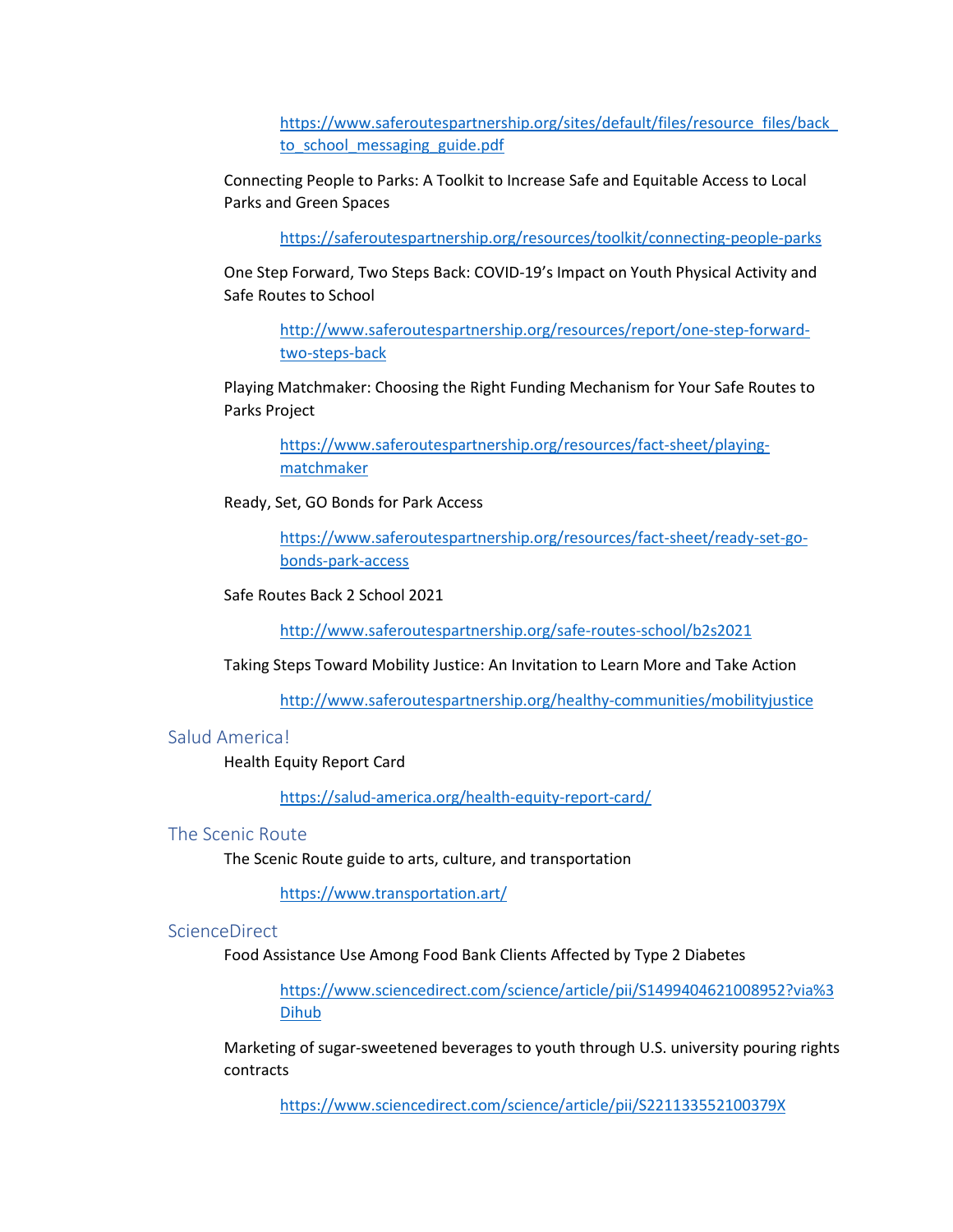#### Smart Growth America

The Benefits of Complete Streets

<https://benefits.completestreets.org/>

Dangerous by Design 2021

<https://smartgrowthamerica.org/dangerous-by-design/>

#### Tableau

Feeding America: Identifying Racism in the Drivers of Food Insecurity

[https://www.tableau.com/foundation/data-equity/economic-power/feeding](https://www.tableau.com/foundation/data-equity/economic-power/feeding-america-racism-food-insecurity)[america-racism-food-insecurity](https://www.tableau.com/foundation/data-equity/economic-power/feeding-america-racism-food-insecurity)

### **TexProtects**

Early Childhood Matters: Recommendations for Messaging and Policy for Early Childhood Brain Development

[https://www.texprotects.org/media/uploads/early\\_childhood\\_matters\\_final\\_co](https://www.texprotects.org/media/uploads/early_childhood_matters_final_corrected.pdf) [rrected.pdf](https://www.texprotects.org/media/uploads/early_childhood_matters_final_corrected.pdf)

### Trust for Public Land

See your city's ParkScore® ranking

[https://www.tpl.org/parkscore?utm\\_source=digital&utm\\_medium=email&utm](https://www.tpl.org/parkscore?utm_source=digital&utm_medium=email&utm_campaign=parkscore_2021) [\\_campaign=parkscore\\_2021](https://www.tpl.org/parkscore?utm_source=digital&utm_medium=email&utm_campaign=parkscore_2021)

University of Connecticut Rudd Center for Food Policy & Obesity

Fruit Drinks video

<https://www.youtube.com/playlist?list=PLF88dQKckeB7VuQPqmCFJqDIl0IIiLosU>

### Toddler Milks video

[https://www.youtube.com/playlist?list=PLF88dQKckeB7f0vkTWYxMGlq5zhK7dK](https://www.youtube.com/playlist?list=PLF88dQKckeB7f0vkTWYxMGlq5zhK7dKmb) [mb](https://www.youtube.com/playlist?list=PLF88dQKckeB7f0vkTWYxMGlq5zhK7dKmb)

### University of Nebraska

How to Feed 2– to 6–year-Old Children Responsively in Childcare during COVID-19

<https://extensionpublications.unl.edu/assets/pdf/g2328.pdf>

Urban Design 4 Health

National Public Health Assessment Model (N-PHAM)

<http://urbandesign4health.com/projects/hia-plug-in-scenario-planning>

### Urban Institute

State-by-State Guide to the 2020–21 Pandemic EBT Program